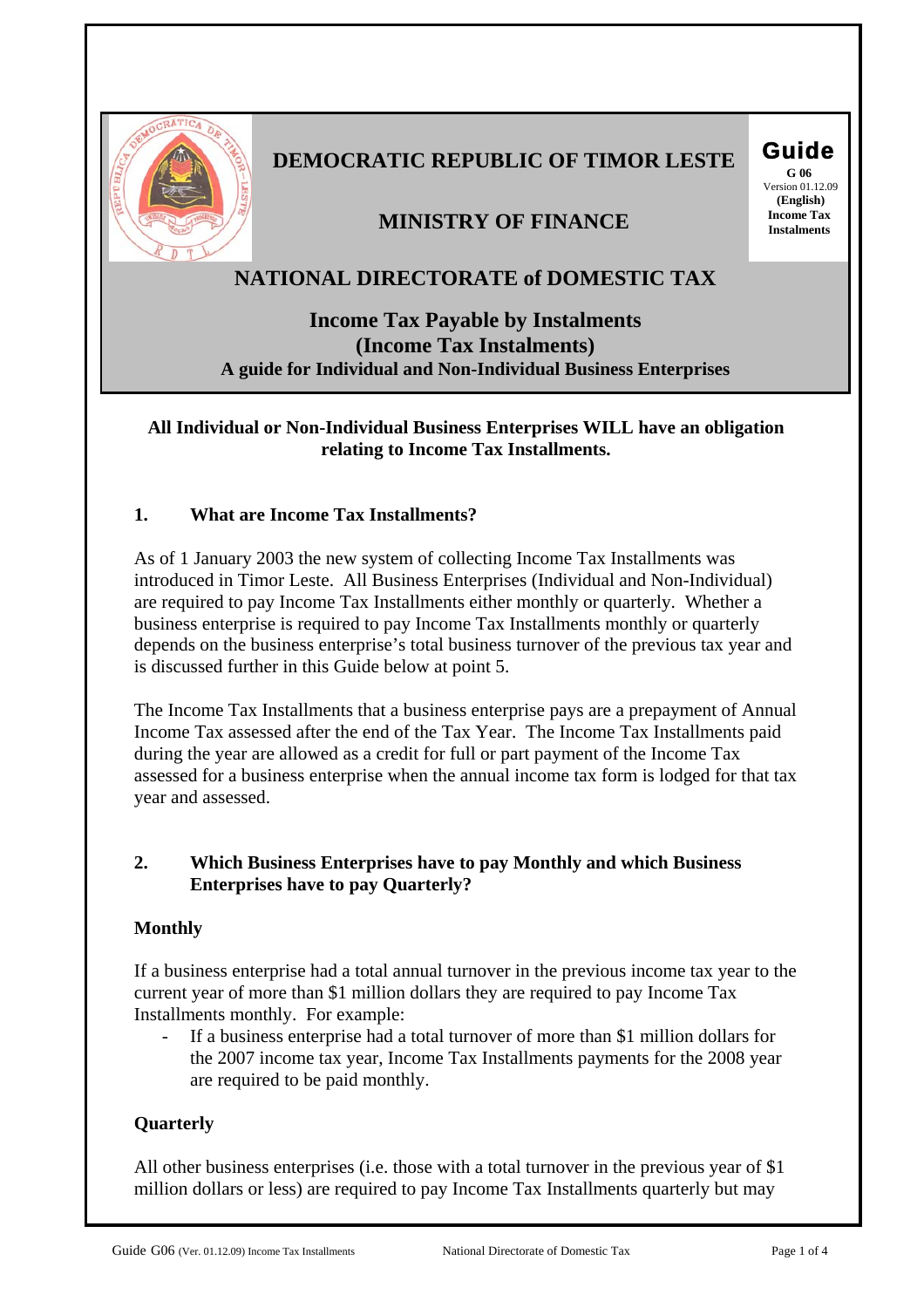pay monthly if they wish.

For example:

- If a business enterprise had a total turnover of \$1 million dollars or less for the 2007 income tax year, Income Tax Installments payments for the 2008 year are required to be paid quarterly.

# **3. How are Income Tax Installments calculated?**

For the period  $1<sup>st</sup>$  January 2003 to 30<sup>th</sup> June 2008 Income Tax Installments were calculated as 1% of a business enterprise's monthly or quarterly total turnover.

From 1<sup>st</sup> July 2008 Income Tax Installments are calculated as 0.5% of a business enterprise's monthly or quarterly total turnover.

# **Monthly**

If a business enterprise has a total turnover for July 2008 of \$110,000.00 then the amount of Income Tax Installments that has to be paid on its January Consolidated Monthly Taxes Form is \$550.00 (i.e. \$110,000 x 0.5%).

# **Quarterly**

If a business enterprise has the following total turnover for the third quarter 2008;

| July 2008      | \$11,000.00 |
|----------------|-------------|
| August 2008    | \$13,000.00 |
| September 2008 | \$12,000.00 |

then the amount of Income Tax Installments that has to be paid on its September Monthly Tax Form is \$180.00 (i.e.  $$11,000 + $13,000 + $12,000 = $36,000 \times 0.5\%$ ).

The Income Tax Installments that a business enterprise pays are applied as a credit against income tax assessed when it lodges its annual income tax form for the tax year.

# **4. What is Total Turnover?**

Under the Income Tax Installments system **Total Turnover** has its ordinary meaning, namely the business enterprises total revenue from business activities before deduction for any expenses (including the cost of inventory sold). Where a business enterprise has disposed of a non-inventory asset (i.e. a depreciable asset) during the tax year total turnover includes the net gain, if any, from the disposal of that asset.

**NOTE:** the law expressly provides that total turnover does not include any amount derived that is exempt income or that has been correctly subject to a Withholding Tax.

For example: XYZ Pty Ltd received the following revenue during the September Quarter 2008 (i.e. July, August and September).

| Sales of Motor Vehicles          | 71,000 |
|----------------------------------|--------|
| Sales of Spare Parts             | 12,000 |
| <b>Car Rental Fees</b>           | 15,000 |
| <b>Rent Received for Offices</b> | 10.000 |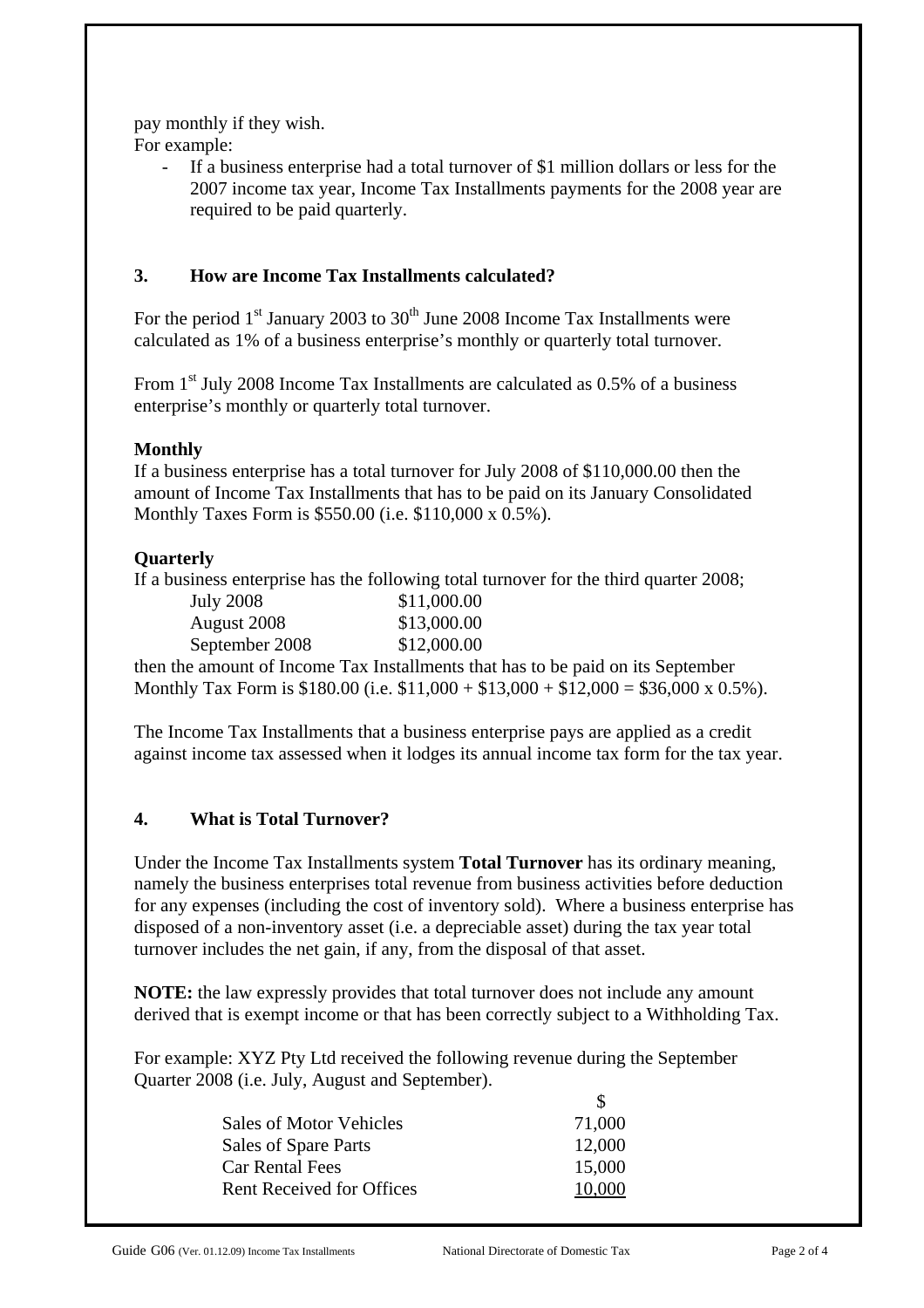## Total Turnover 108,000

 ====== As the Rent Received had been correctly subject to Withholding Tax it is not included in total turnover subject to Income Tax Installments. Therefore, total turnover subject to Income Tax Installments is  $$108,000$  less  $$10,000 = $98,000 \times 0.5\% = $490$ 

Note: the total receipts that have been subject to Services Tax are included in Total Turnover for the Income Tax Installment calculations.

# **5. When do Income Tax Installments have to be Paid?**

Depending on whether a business enterprise pays Income Tax Installments monthly or quarterly it is required to be paid as follows:

## **Monthly**

If a business enterprise pays Income Tax Installments monthly they are due by the  $15<sup>th</sup>$  of the month following the month for which the obligation arose. That is:

- The Income Tax Installment for January 2008 is paid on the January Consolidated Monthly Taxes Form that is due to be lodged by the  $15<sup>th</sup>$  of February 2008.
- The Income Tax Installment for February 2008 is paid on the February Consolidated Monthly Taxes Form that is required to be lodged by the  $15<sup>th</sup>$  of March 2008.
- The Income Tax Installment for December 2008 is paid on the December Consolidated Monthly Taxes Form that is required to be lodged by the  $15<sup>th</sup>$  of January 2009.

## **Quarterly**

If a business enterprise pays Income Tax Installments quarterly they are due by the  $15<sup>th</sup>$  of the month following the quarter for which the obligation arose. That is:

- The Income Tax Installment for January, February & March 2008 is paid on the March Consolidated Monthly Taxes Form, which is due by the  $15<sup>th</sup>$  of April 2008.
- The Income Tax Installment for April, May & June 2008 is paid on the June Consolidated Monthly Taxes Form, which is due by the  $15<sup>th</sup>$  of July 2008.
- The Income Tax Installment for July, August & September 2008 is paid on the September Consolidated Monthly Taxes Form, which is due by the  $15<sup>th</sup>$  of October 2008.
- The Income Tax Installment for October, November & December 2008 is paid on the December Consolidated Monthly Taxes Form, which is due by the  $15<sup>th</sup>$  of January 2009.

## **6. How are Income Tax Installments Paid?**

Business Enterprises that are required to pay Income Tax Installments are required to complete three (3) copies of the *Consolidated Monthly Taxes Form* and to deliver these forms and the Income Tax Installment required to be paid (plus any other tax obligation they have to pay) to a branch of the Banco Nacional Ultramarino (BNU).